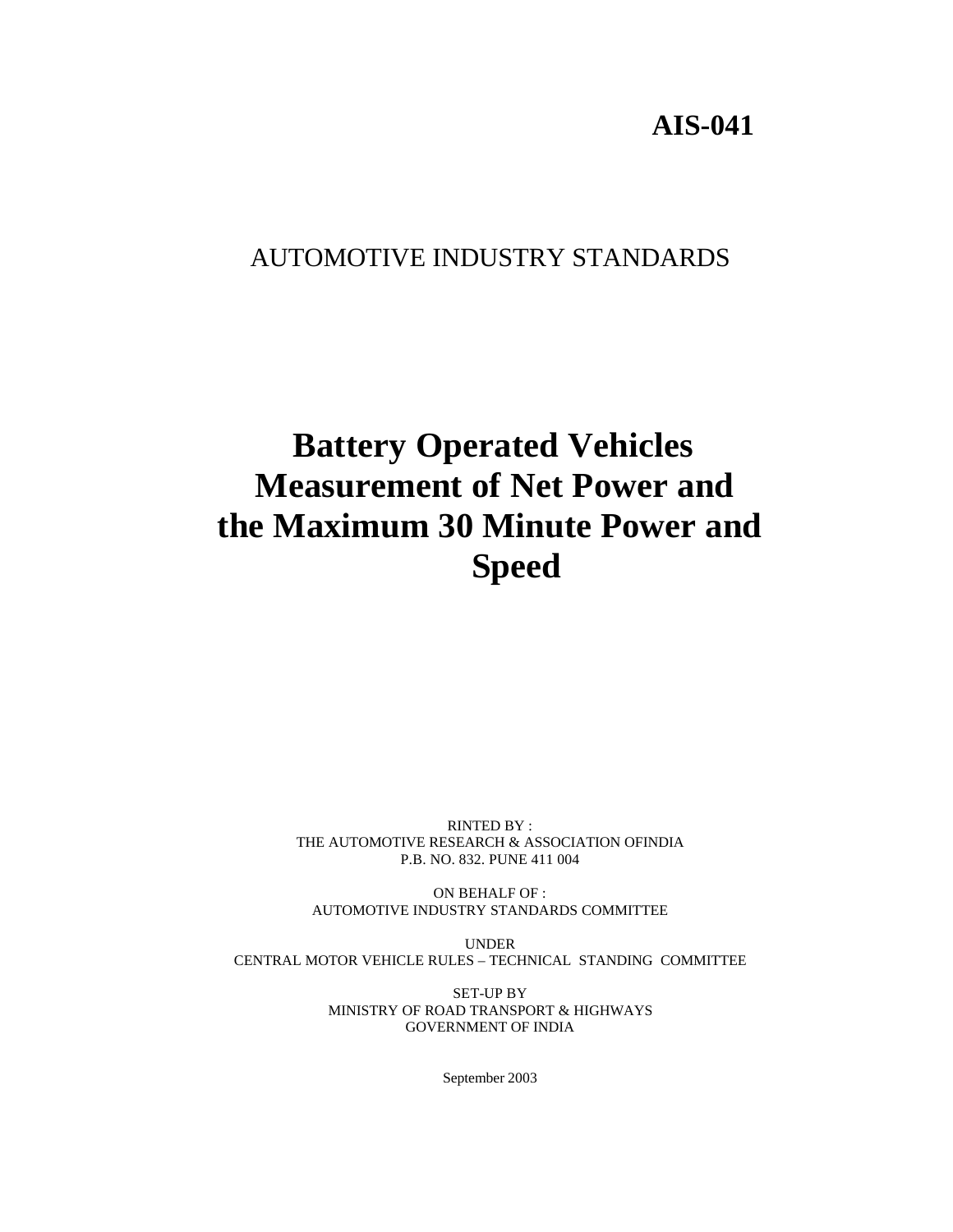AIS-041

## Status chart of the Standard to be used by the Purchaser for updating the record.

| Sr. | Corrigenda | Amend-<br>ment | <b>Revision</b> | <b>Date</b> | Remark | Misc. |
|-----|------------|----------------|-----------------|-------------|--------|-------|
|     |            |                |                 |             |        |       |
|     |            |                |                 |             |        |       |
|     |            |                |                 |             |        |       |
|     |            |                |                 |             |        |       |
|     |            |                |                 |             |        |       |
|     |            |                |                 |             |        |       |
|     |            |                |                 |             |        |       |

**General Remarks :**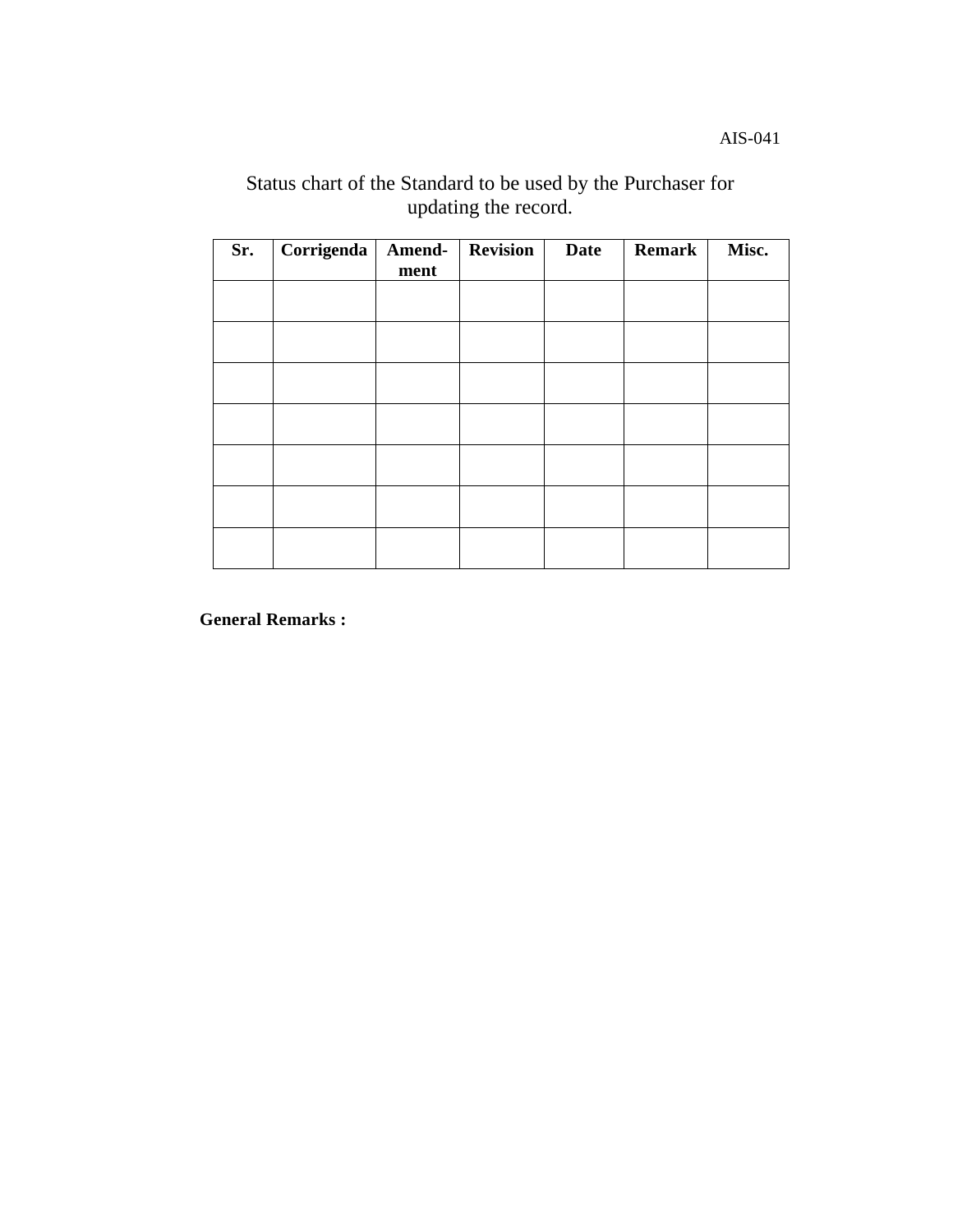#### **Introduction**

The Government of India felt the need for a permanent agency to expedite the publication of Standards and development of test facilities in parallel when the work of preparation of Standards is going on, as the development of improved safety critical parts can be undertaken only after the publication of the Standard and commissioning of test facilities. To this end, the Ministry of Surface Transport (MoST) has constituted a permanent Automotive Industry Standard Committee (AISC) vide order no. RT-11028/11/97-MVL dated September 15, 1997. The Standards prepared by AISC will be approved by the permanent CMVR Technical Standing Committee (CTSC) after approval, The Automotive Research Association of India, (ARAI), Pune, being the secretariat of the AIS Committee, has published this Standard. For better dissemination of this information, ARAI may publish this document on their website.

This Standard prescribes the requirements for the measurement of range of battery operated vehicle.

Considerable assistance has been taken from ECE R85.

The Committee responsible for preparation of this standard is given in Annexure- 1.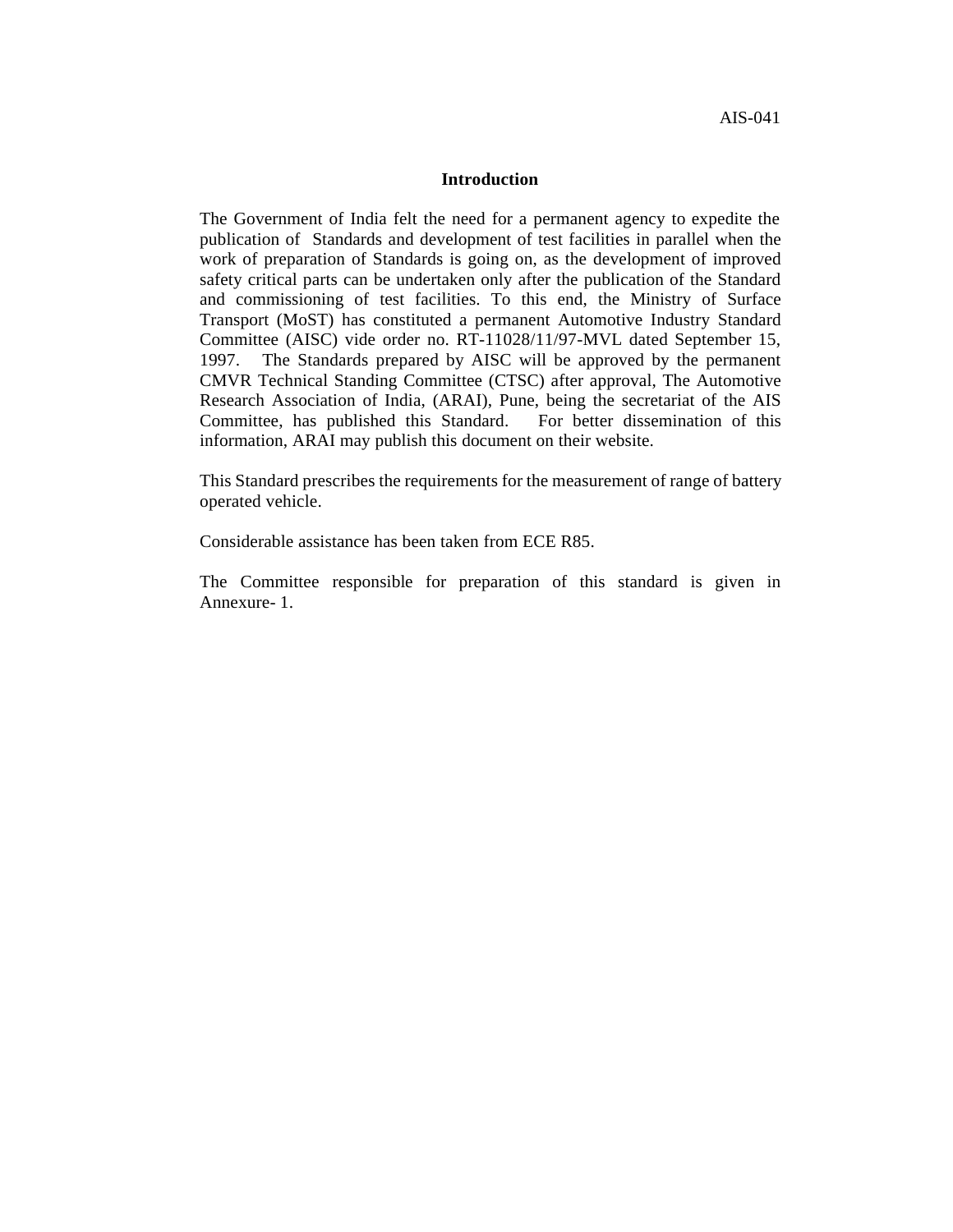## **Battery Operated Vehicles - Measurement of Net Power and the Maximum 30-Minute Power and Speed**

#### **1.0 SCOPE**

- 1.1. This Standard applies to the representation of the curve as a function of motor speed and the power at full load indicated by the manufacturer for electric drive trains and the maximum 30 minutes power of electric drive trains intended for the propulsion of battery operated vehicles.
- 1.2 This also applies to measurement of the 30minutes maximum speed of the battery-operated vehicle.

#### **2.0 TERMINOLOGY**

Refer Annexure-E of AIS-049 for definitions.

#### **3.0 VEHICLE PREPARATION**

- 3.1 Vehicle preparation shall be as per details given in para 3 of AIS 039.
- 3.2 In addition, the battery-operated vehicle shall be conditioned at a temperature between 20° C to 40° C for minimum of two hours before start of net power measurement test and for minimum of four hours before start of maximum 30-minute power test.

#### **4.0 TEST CONDITIONS**

- 4.1 The test shall be conducted at temperature between 20° C to 40° C.
- 4.2 The test for motor power may be conducted by testing the drive train using a bench dynamometer or by testing the vehicle using a chassis dynamometer

#### **4.3 While testing on a bench dynamometer**

4.3.1 While testing the motor power train, the auxiliaries necessary for the drive train operation in the intended application as listed in Table-1 shall be installed in the same position as in the vehicle.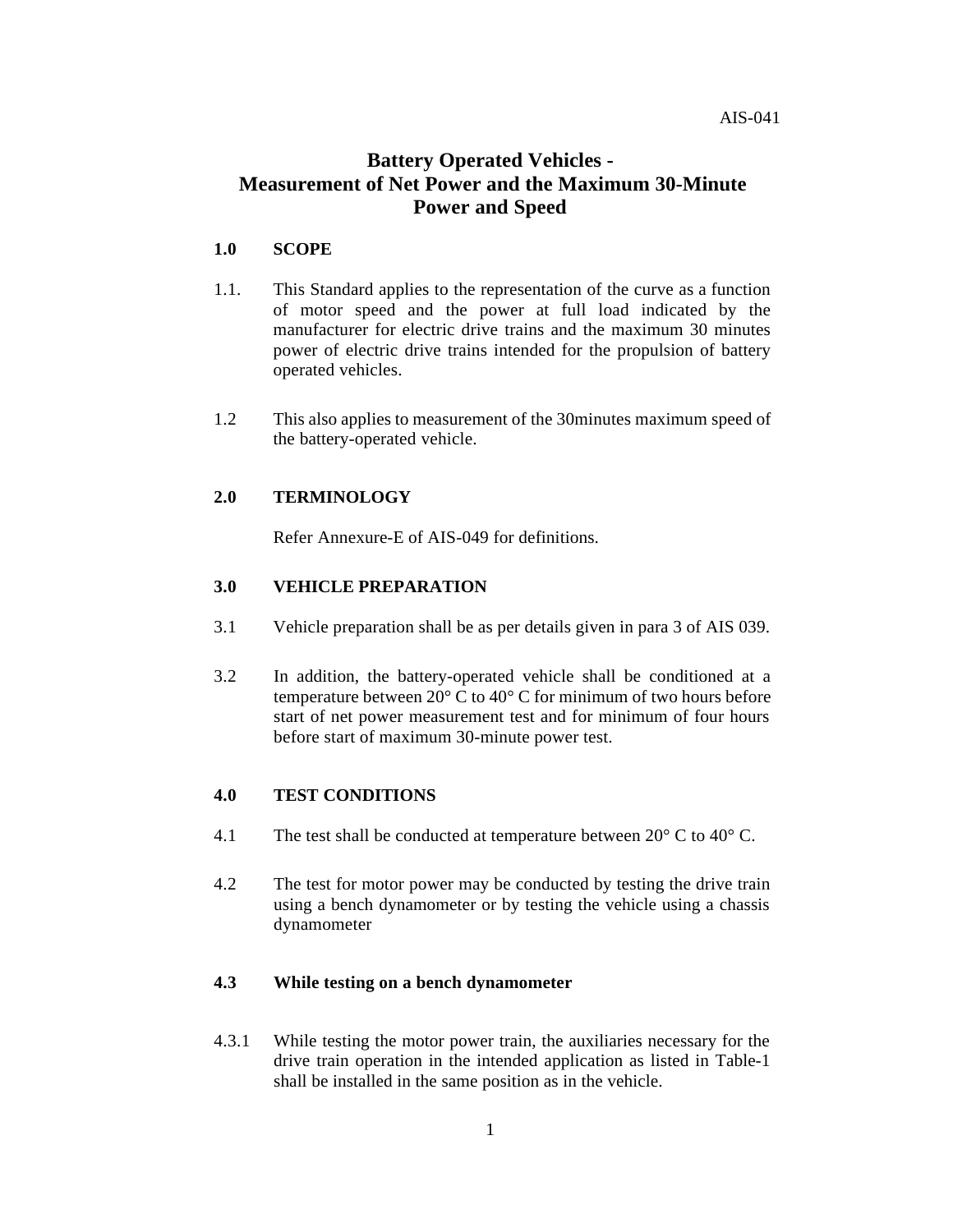**Table 1**

|                | Speed variator and control device       |  |  |  |
|----------------|-----------------------------------------|--|--|--|
| $\overline{2}$ | LIQUID COOLING                          |  |  |  |
|                | Radiator<br><b>Fan</b><br>Fan cowl      |  |  |  |
|                |                                         |  |  |  |
|                |                                         |  |  |  |
|                | Pump                                    |  |  |  |
|                | Thermostat                              |  |  |  |
|                | <b>AIR COOLING</b>                      |  |  |  |
|                | Air filter                              |  |  |  |
|                | Cowl                                    |  |  |  |
|                | <b>Blower</b>                           |  |  |  |
|                | Temperature adjustment system           |  |  |  |
| 3              | Electric equipment                      |  |  |  |
| 4              | Bench test auxiliary fan (if necessary) |  |  |  |

(1) The radiator, the fan, the fan cowl, the water pump and the thermostat shall be located on the test bench in the same relative position as on the vehicle.

The cooling-liquid circulation shall be activated by the drive train water pump only. Cooling of the liquid may be produced either by the drive train radiator, or by an external circuit, provided that the pressure loss of this circuit and the pressure at the pump inlet remain substantially the same as those of the drive train cooling system.

The radiator shutter, if any, shall be in the open position. Where the fan, radiator and fan cowl cannot conveniently be fitted for the bench test, the power absorbed by the fan when separately mounted in its correct position in relation to the radiator and cowl (if used), shall be determined at the speed corresponding to the motor speeds used for measurement of the motor power either by calculation from standard characteristics or by practical tests.

This power, corrected to the standard atmospheric conditions should be deducted from the correct power.

- (2) Where a dis-connectable or progressive fan or blower is incorporated, the test should be carried out with the disconnected fan (or blower) disconnected or at maximum slip condition.
- (3) The thermostat may be fixed in the fully open position.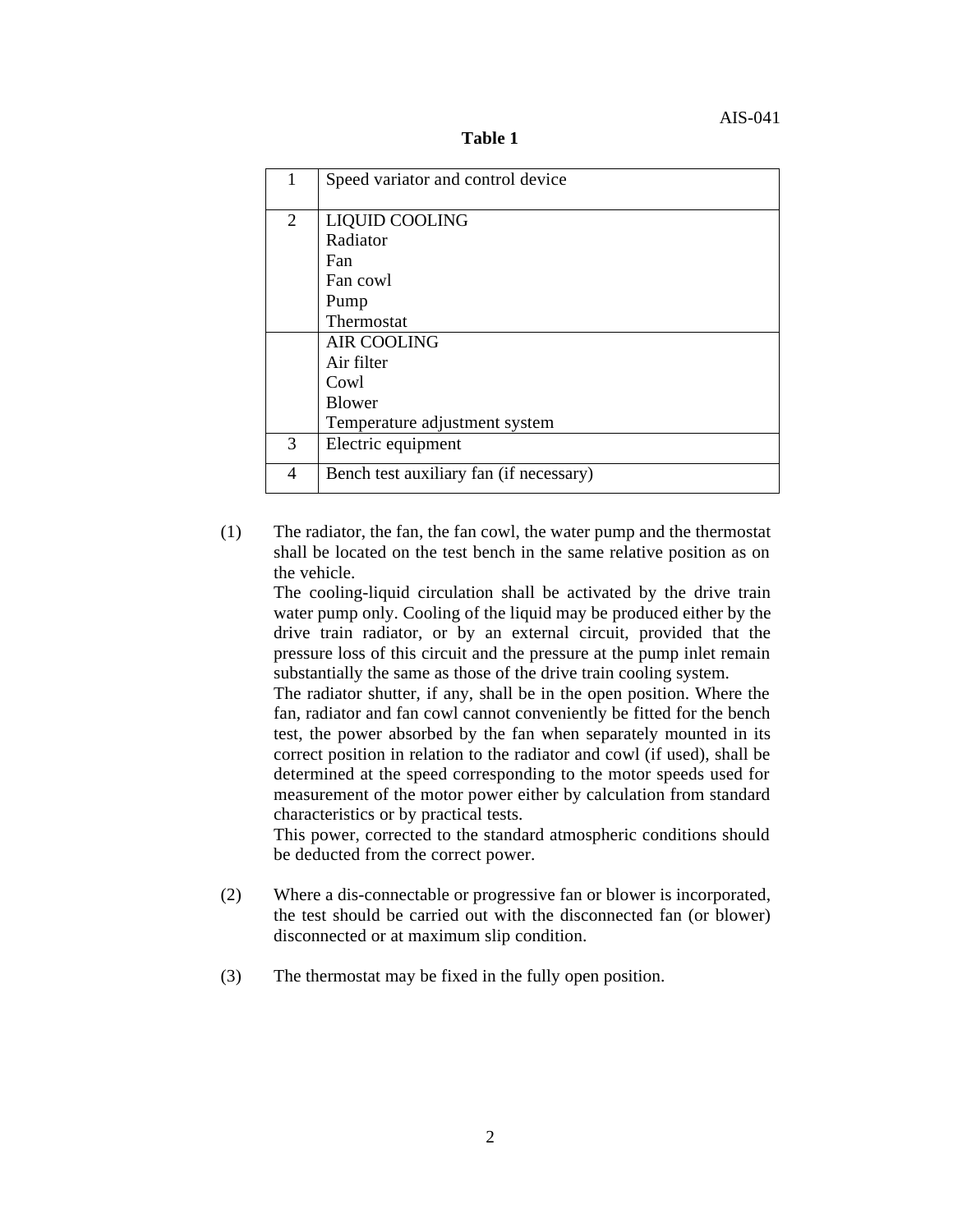4.3.2 The electric drive train shall be supplied from a DC voltage source with a maximum voltage drop of 5% depending on time and current (periods of less than 10 seconds excluded). The supply voltage of the test shall be as specified by the vehicle manufacturer.

#### **4.4 While testing the vehicle on chassis dynamometer**

- 4.4.1 While testing the vehicle on chassis dynamometer, the chassis dynamometer shall be adjusted for canceling the friction losses from the parts of the running vehicle other than the electric power train and the installed accessories. This may be carried out by calibrating the chassis dynamometer by coast down with the vehicle placed on the chassis dynamometer appropriately.
- 4.4.2 The power supply may be as given in 4.3.2 or may be from the traction battery of the vehicle. In such case, the voltage shall be maintained within the specified limits by supplying energy to the battery.
- 4.4.3 If the power supply is from the traction battery of the vehicle, the battery shall be charged according to the normal charge procedure for a period not exceeding 12 hour or as per vehicle manufacturer's recommendation. (Refer AIS-039 para 3.5.1.2.1).

#### **5.0 TEST PROCEDURE FOR THE MOTOR POWER**

- 5.1.1 The test for determining the net power shall be carried out with the speed control set at the maximum position with full setting of the power controller.
- 5.1.2 Torque and speed data shall be recorded simultaneously.
- 5.1.3 If needed, the cooling liquid temperature recorded at the motor outlet must be maintained at  $\pm$  5° C of the thermostat temperature setting specified by the manufacturer.

For air cooling drive trains, the temperature at a point indicated by the manufacturer shall be kept within  $+ 0/ - 20^{\circ}$  C of the maximum value specified by the manufacturer.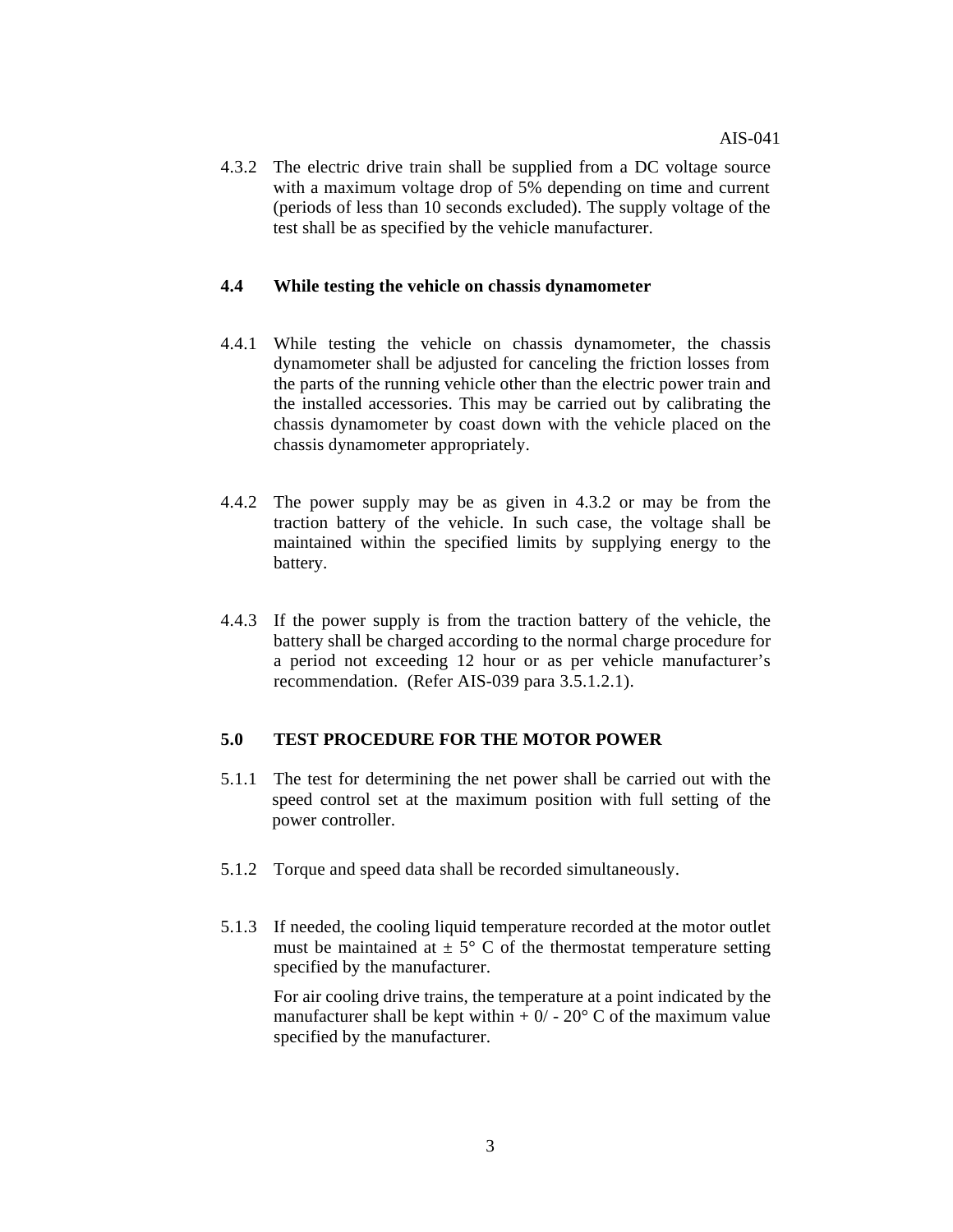- 5.1.4 The temperature of the lubricating oil measured in the oil sump or at the outlet from the oil temperature exchanger (if any) shall be maintained within the limits prescribed by the manufacturer.
- 5.1.5 An auxiliary regulating system may be used, if necessary, to maintain the temperature within the limits specified in Paragraphs 5.1.3. and 5.1.4.

#### **5.2 Accuracy of Measurements**

5.2.1 Torque:  $\pm 2\%$  of measured torque.

The torque measuring system shall be calibrated to take friction losses into account.

- 5.2.2 Vehicle Speed:  $+1$  kmph / Engine speed  $+1\%$  of measured speed.
- 5.2.3 Motor Inlet Air Temperature:  $\pm 2^{\circ}$  C.

#### **5.3 Determination of net power**

- 5.3.1 The net power test shall consist of a run at full setting of the power controller.
- 5.3.2 Just before beginning the test, the vehicle / motor shall be run on the chassis / bench dynamometer for three minutes delivering a power equal to 80% of the rated maximum power at the speed recommended by the manufacturer.
- 5.3.3 Measurements shall be taken at a sufficient number of speeds (at least four) to define correctly the power curve between lowest and the highest speeds recommended by the manufacturer.
- 5.3.4 The whole test shall be completed within 10 minutes. It may be necessary to recharge the batteries once for completion of the power curve measurement.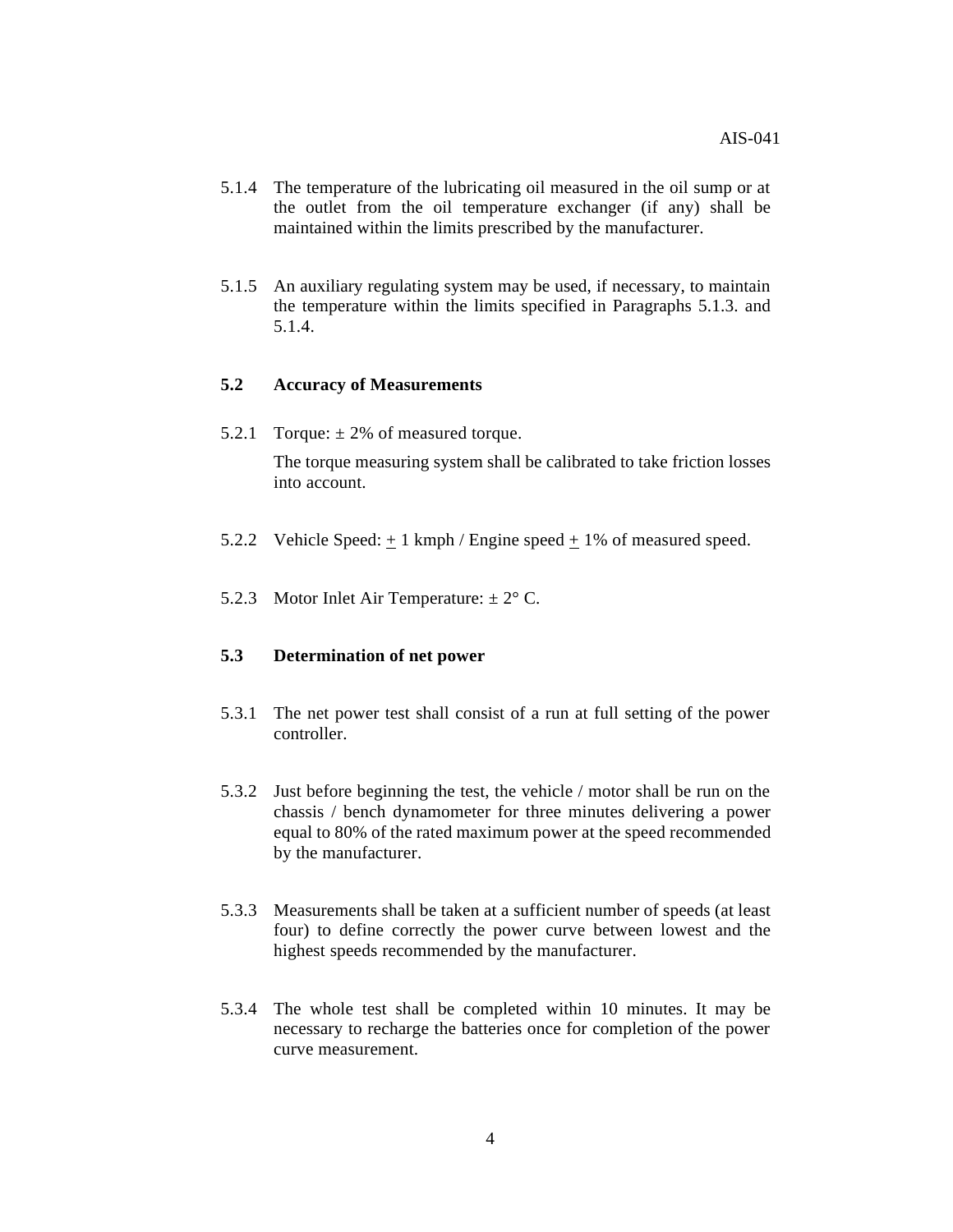#### **5.4 Determination of maximum 30 minute power**

- 5.4.1 The electric drive train /the battery operated vehicle shall be run on the bench dynamometer/chassis dynamometer at a power, which is declared by manufacturer for the maximum 30 minutes power. The speed is recommended to be in a range, at which the net power is greater than 90% of the maximum power measured in para 5.3. This speed shall be recommended by the manufacturer.
- 5.4.2 Speed and power shall be recorded. The power must be in a range of  $\pm$  5% of the power value at the start of the test. The maximum 30 minutes power is the average of the power within the 30 minutes period.

#### **5.5 Test Results**

The net power and the maximum 30 minutes power for battery operated vehicle indicated by the manufacturer shall be accepted if it does not differ by more than  $\pm$  5% for maximum power and more than  $\pm 10\%$  at the other measurement points on the curve with a tolerance of  $\pm$  1 kmph for vehicle speed/ + 1.5 % of the motor speed, from the values measured by the Test Agency.

#### **6.0 MEASUREMENT OF 30MINUTES MAXIMUM SPEED OF THE VEHICLE :**

- 6.1 Power setting of the chassis dynamometer shall be as per the details given in para 5.2 of AIS 039.
- 6.2 At the start of the test the battery shall be charged as per para 3.5 of AIS 039
- 6.3 The transmission ratio chosen, where applicable, shall be that allows the highest speed of the vehicle. The vehicle shall be run on the chassis dynamometer at speed declared by the manufacturer for a period of 30 minutes.

At the end of thirty minutes the vehicle speed shall be within 5% of the speed declared by the manufacturer.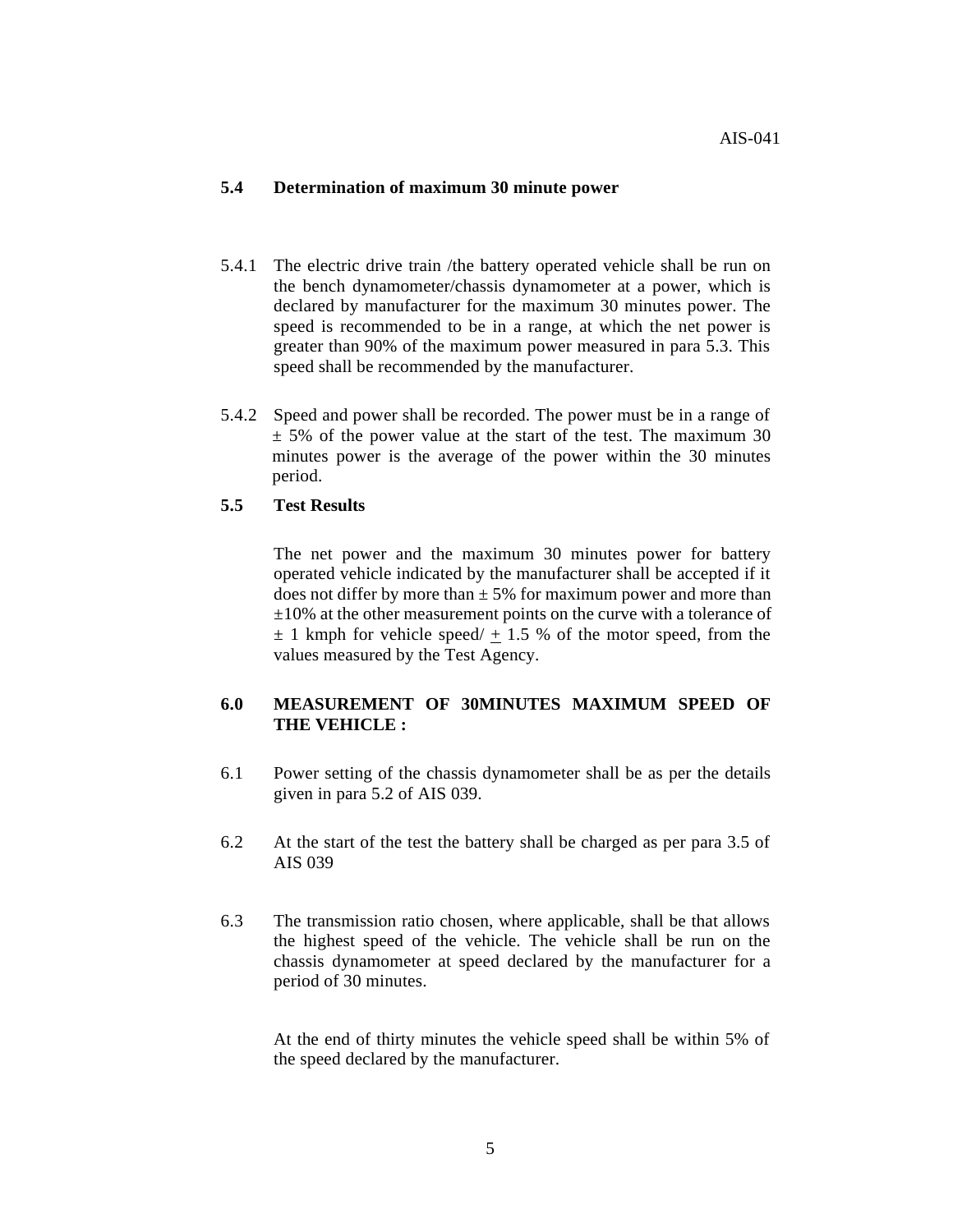### **7.0 TECHNICAL SPECIFICATIONS**

The details of technical specification, approvals of changes in specification shall be as per para 6.0 of AIS-049.